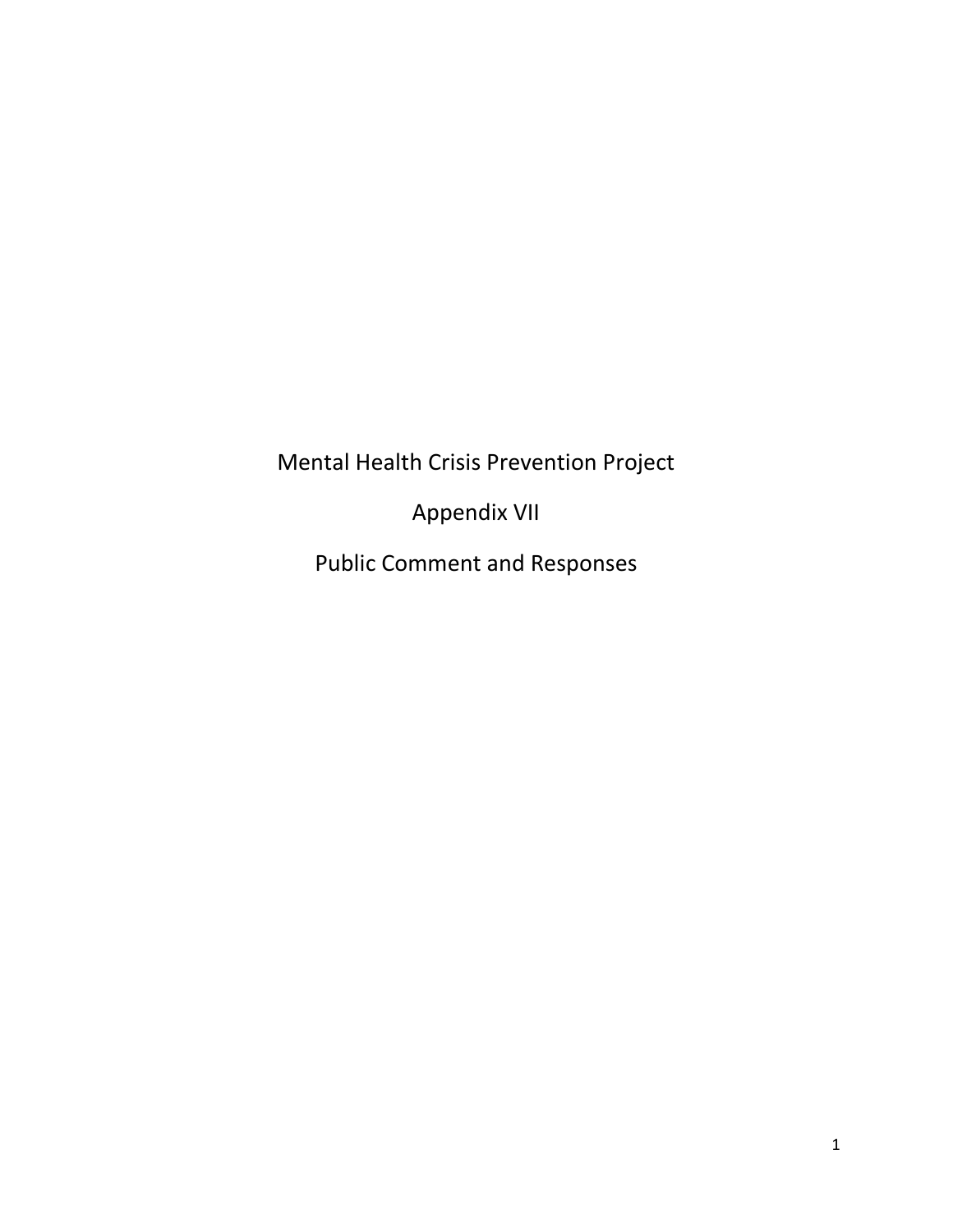## APPENDIX VII - Mental Health Crisis Prevention Project Waiver Public Comment and Responses

This document contains a summary of the public comments received in response to the Missouri Mental Health Crisis Prevention Project Waiver Application. Public comment was received from February 24, 2016 through March 25, 2016.

The Mental Health Crisis Prevention Project Waiver Application was made available to the public on February 24, 2016. There were six public forums held across the state (Cape Girardeau, Hannibal, Jefferson City, Kansas City, Springfield, and St. Louis). In accordance to the Centers for Medicare and Medicaid Services (CMS) guidance, the Mental Health Crisis Prevention Project Waiver Applications were available for public comment 30 days after February 24, 2016 to allow advocates, providers and stakeholders in each community an opportunity to provide input to the application.

The following organizations attended the six public forums:

- Missouri Coalition for Community Behavioral Healthcare
- Missouri Department of Mental Health
- Comprehensive Health Systems
- Mark Twain Behavioral Health
- Preferred Family Healthcare
- **•** Community Counseling Center
- Family Counseling Center
- **•** Bootheel Counseling Services
- BJC Behavioral Health
- Independence Center
- Pathways Community Behavioral Healthcare
- Crider Health Center
- St. Patrick Center
- Adapt of Missouri
- Comtrea Comprehensive Health Center
- Places for People
- **•** Burrell Behavioral Health
- Ozark Center
- ReDiscover
- Truman Medical Center Behavioral Health
- Comprehensive Mental Health Services
- Tri-County Mental Health Services
- **•** Family Guidance Center
- Hannibal Council on Alcohol and Drug Abuse
- **•** Gibson Recovery Center
- **•** Bridgeway Behavioral Health
- Center for Human Services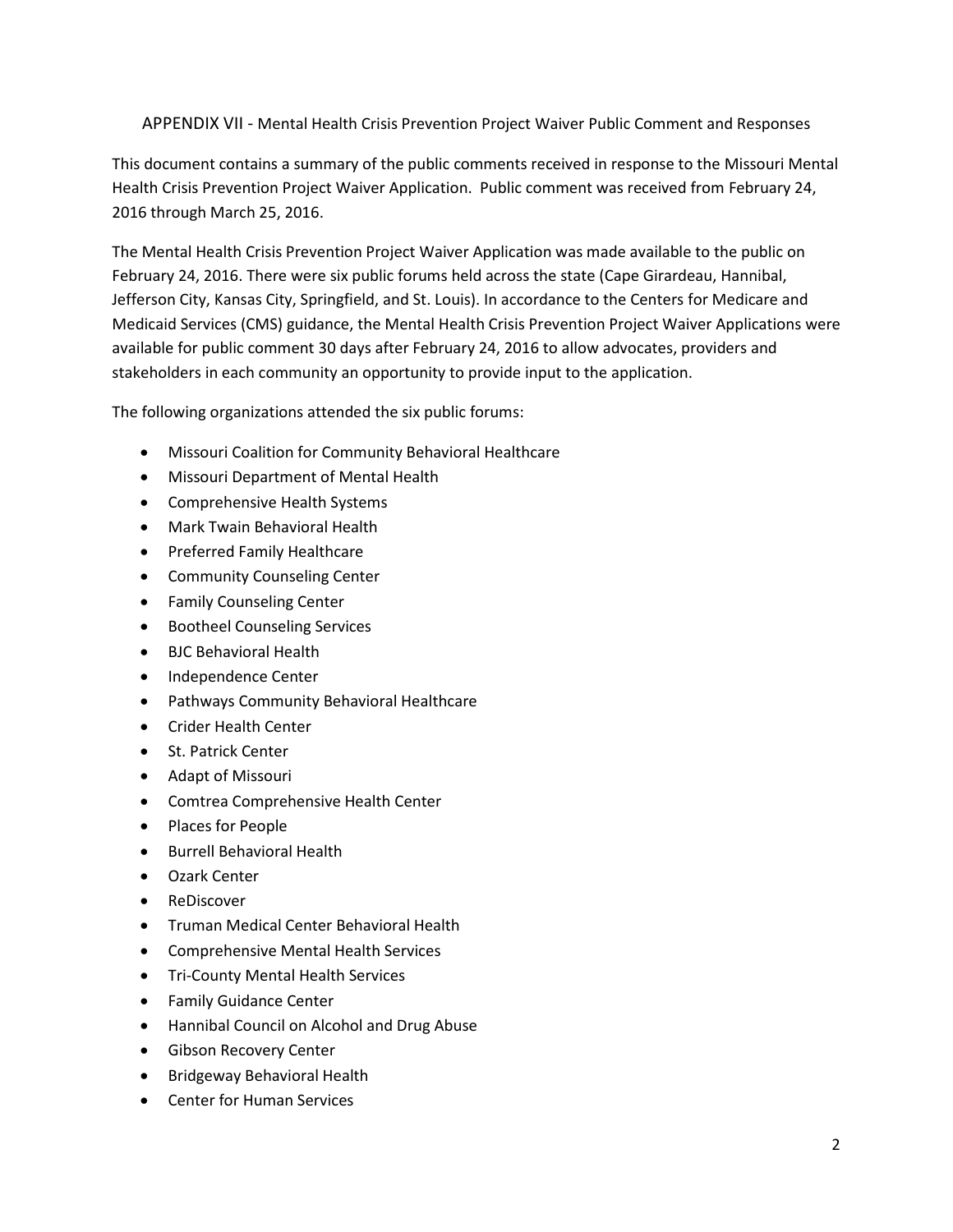- Springfield Regional Office Developmental Disabilities
- Hannibal Regional Hospital
- Mercy Hospital St. Louis
- Mercy Hospital Springfield
- Cox Health Systems
- Jordan Valley Community Health Center
- National Alliance for the Mentally Ill (NAMI)
- Depression and Bipolar Support Alliance (DBSA)
- National Association of Social Workers Missouri Chapter
- Pettis County Sheriff Department
- St. Louis County Police State CIT Coordinator
- Macon County Public Administrator
- Macon/Shelby County Treatment Court
- Probation and Parole
- Hannibal Free Clinic
- Behavioral Health Network of Greater St. Louis
- St. Louis Integrated Health Network
- **•** St. Louis University
- Mental Health America
- Community Catalyst St. Louis
- Catholic Family Services
- Missouri Healthcare For All
- **•** St. Louis County Children's Service Fund
- St. Louis County Department of Public Health
- St. Louis Regional Health Commission
- The Gathering Tree
- Hope House Kansas City
- Gillis/Cornerstones Kansas City
- Reflections Consulting
- Individuals/Family Members

The following addresses the questions, comments, and letters received during the six public forums and the public comment period.

**Access to Services** – A large number of comments were received across the public hearing sites and in written comments received from individuals supporting the Mental Health Crisis Prevention Project waiver application because it will expand access to critical services for young adults in crisis.

**COMMENT:** One commenter strongly supported the system transformation represented by the waiver proposal, stating that it is critically important to identify mental illness and substance use disorders early in their onset, prevent them from becoming disabling and provide a path to recovery for individuals. This commenter believes that this is a crucial step in helping persons improve their health and wellness,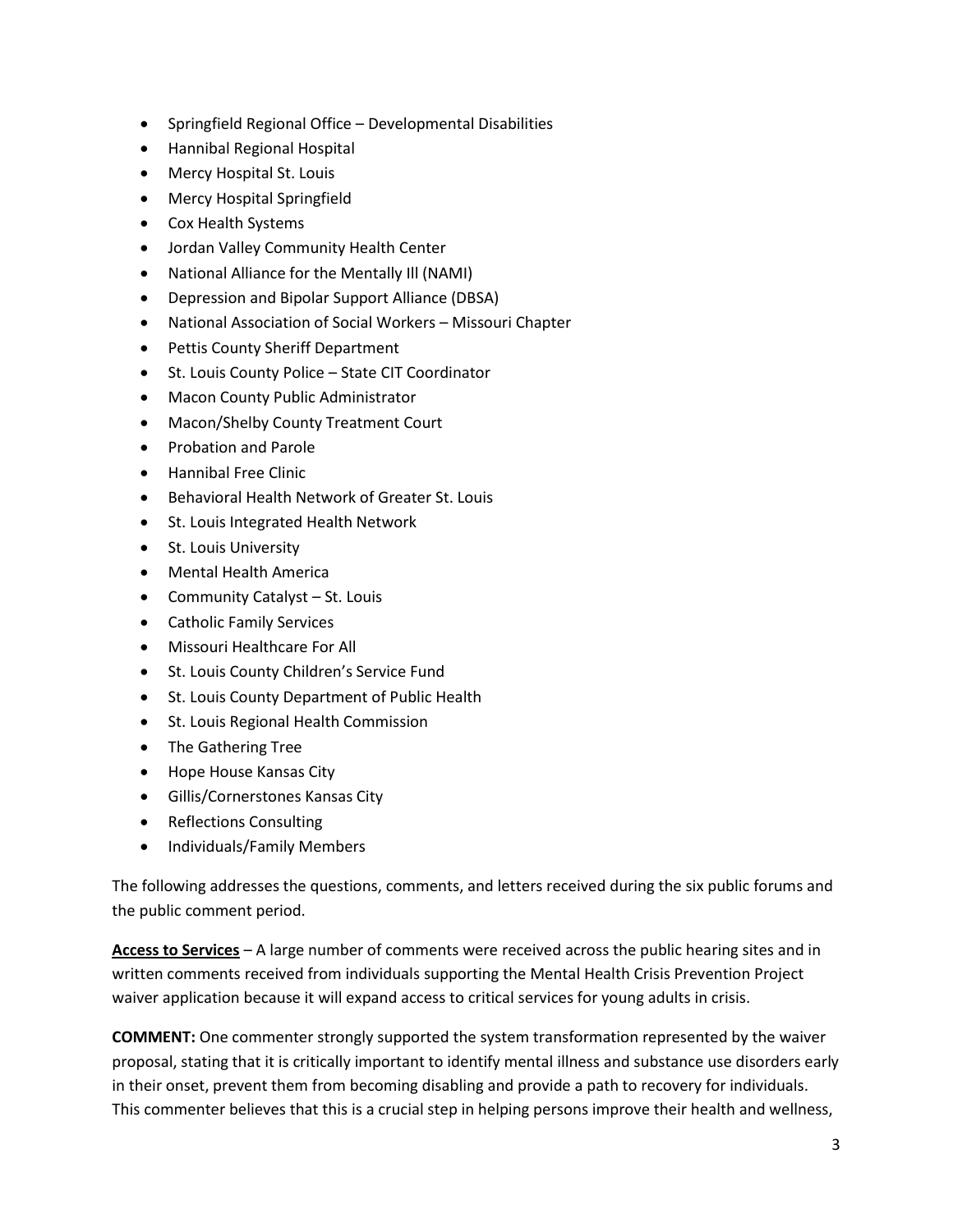live a self-directed life and strive to meet their full potential. In addition, the commenter noted that coordinated, specialized services offered during or shortly after the first episode of psychosis are effective for improving clinical and functional outcomes, with cost-benefit ratios reported for early treatment and prevention programs for addictions and mental illness programs from 1:2 to 1:10.

**RESPONSE:** We appreciate the support expressed and agree with the commenter that the Mental Health Crisis Prevention Project furthers Missouri's efforts to transform behavioral health treatment to improve effectiveness and reduce rates of disability.

**COMMENT:** One commenter offered strong support for the waiver because it will provide help to many individuals who are being denied services today, those falling through cracks in the current system. Another cited an example of a client who has come through many doors seeking help, but is not quite vulnerable enough to get CPR or Medicaid disability, noting there are many clients like this who would be served under the waiver. Without these waiver services, these young adults will be chronically in and out of hospitals and the justice system. Many additional commenters noted the large number of young adults who are not eligible for Medicaid who cannot be connected into needed services today due to lack of coverage. These commenters strongly support expansion of eligibility for coverage under the proposed waiver.

**RESPONSE:** We appreciate the support expressed and agree that the waiver will offer new access to necessary services to young adults experiencing a behavioral health crisis.

**COMMENT:** One commenter noted that the severity of impairment being seen is increasing, but if the individual doesn't have Medicaid, they can't be connected to services. This commenter called the waiver "hugely important," because catching people while younger allows more effective treatment, changes the trajectory of their lives, and saves costs over the long run. Another commenter reported seeing a dramatic increase of people with behavioral health problems in emergency departments, which is not the best care. Other commenters shared experiences as providers of being unable to help individuals in this age group who are uninsured, and the concern that these individuals, when "passed up" for treatment, too often end up in trouble with law enforcement. One commenter notes that the earlier that treatment intervention is available, the more effective it is in reversing the devastating course young people find themselves on, and that the goal should be to prevent the onset of chronic disorders where possible.

**RESPONSE:** We appreciate the support, and agree with the commenter's that early intervention is critical to more effective outcomes.

**COMMENT**: One commenter noted that research today shows that it typically takes ten years from the time symptoms first appear until someone gets a correct diagnosis and appropriate treatment, a situation in which the disease has had ten years to progress and become more difficult and costly to treat. This commenter states that earlier intervention for young adults, as supported by this waiver, can reach individuals while they still have other support systems in place, including family, school, work and friends, thereby increasing the likelihood of successful intervention. Such interventions can cost less than the "revolving door of incarceration, hospitalization, and homelessness".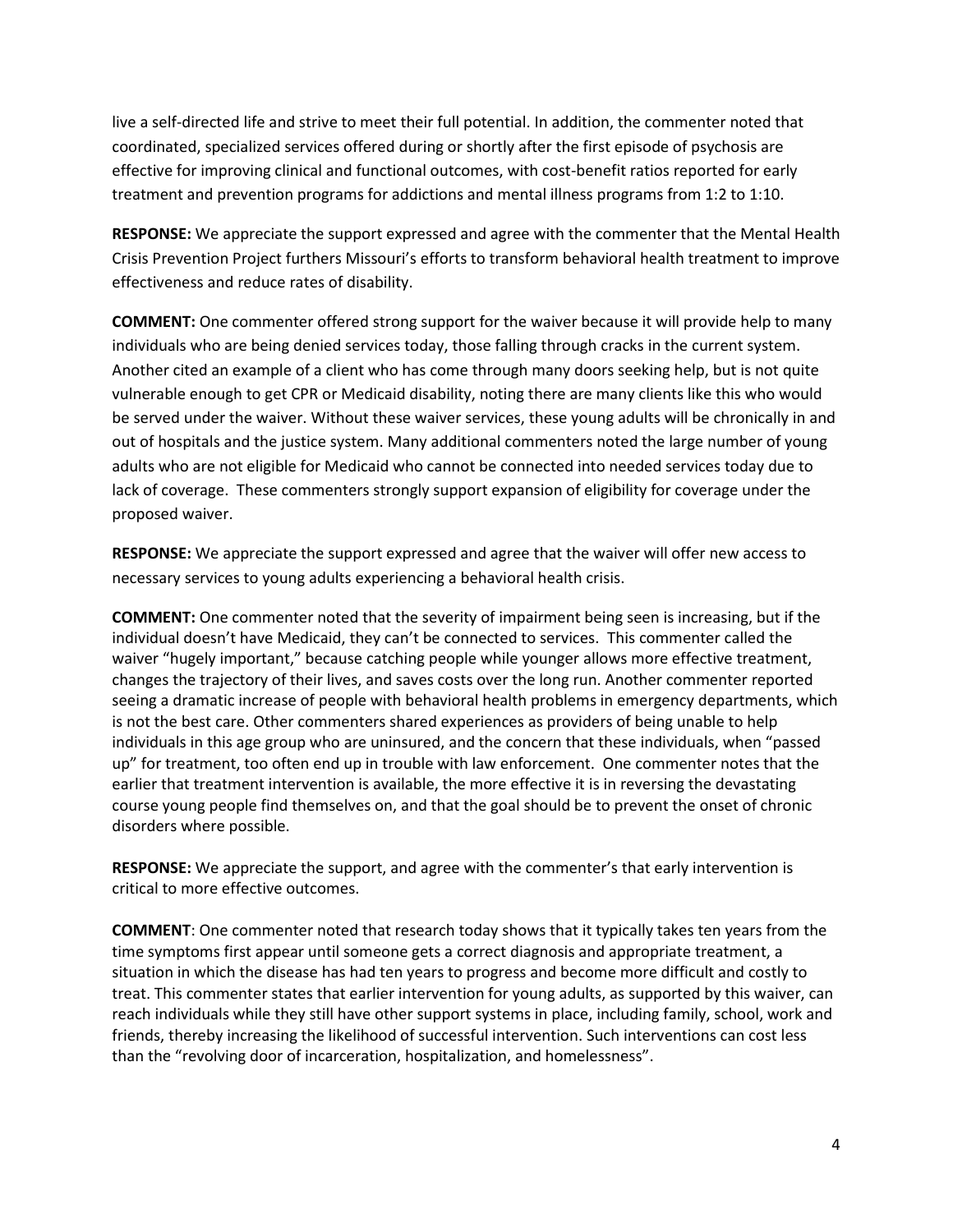**RESPONSE:** We appreciate the support expressed, and agree that the Mental Health Crisis Prevention Project, as proposed, can increase early intervention for young adults in Missouri, especially while individuals still have functioning community supports in place, and can result in less costly services and improved outcomes.

**COMMENT:** One commenter noted access concerns in rural areas, suggesting that rural behavioral health providers will see benefits of the waiver in that eligible individuals will gain access to resources to support them in recovery. This commenter also supported the waiver benefit design, which encourages treatment over use of emergency departments.

**RESPONSE:** We appreciate the support and agree that it is more cost effective to promote treatment for behavioral health conditions than to continue to rely on use of emergency departments for individuals in crisis.

**COMMENT:** One commenter noted concern that some access challenges are due to a lack of providers and that, while supporting expanded access to coverage for the target population, wondered if there will still be access problems due to a system that is "already stretched".

**RESPONSE:** We acknowledge there is a significant demand for services. One of the biggest barriers to access is the lack of health insurance coverage, and this waiver will address that, bringing new funding that could support development of needed capacity. In addition, intervening early with persons to impact the trajectory of their illnesses will lessen the demand for services later by preventing persons from becoming permanently disabled.

**COMMENT:** One commenter noted that Jackson County has a mental health levy that is funding a project to address the psychiatric provider shortage in the area; officials are currently meeting and gathering data. This commenter asked if there are any incentives built into the waiver to help get people in to see a doctor in a timely manner for medication services or anything that would make getting into see a doctor easier under the waiver than it is currently.

**RESPONSE**: We understand that there is a significant demand for services, including access to psychiatrists and other providers who can offer medication services. While workforce is not a specific target of the Mental Health Crisis Prevention Project waiver, we do believe that the increased availability of coverage provides new funding to the system and that this can help support improved workforce availability in Missouri.

**COMMENT:** One commenter stated that its membership organization supports Medicaid expansion, but also unequivocally supports the proposed Section 1115 waiver proposal. The organization sees the waiver program providing coverage that does not exist now, and moving the system from a disability focus to an early intervention focus based on best practices. The commenter states the Mental Health Crisis Prevention Project will move people toward recovery and better outcomes.

**RESPONSE:** We appreciate the support for the waiver proposal and the program's focus on early intervention, and we agree that a focus on best practices and early intervention will promote recovery and better outcomes.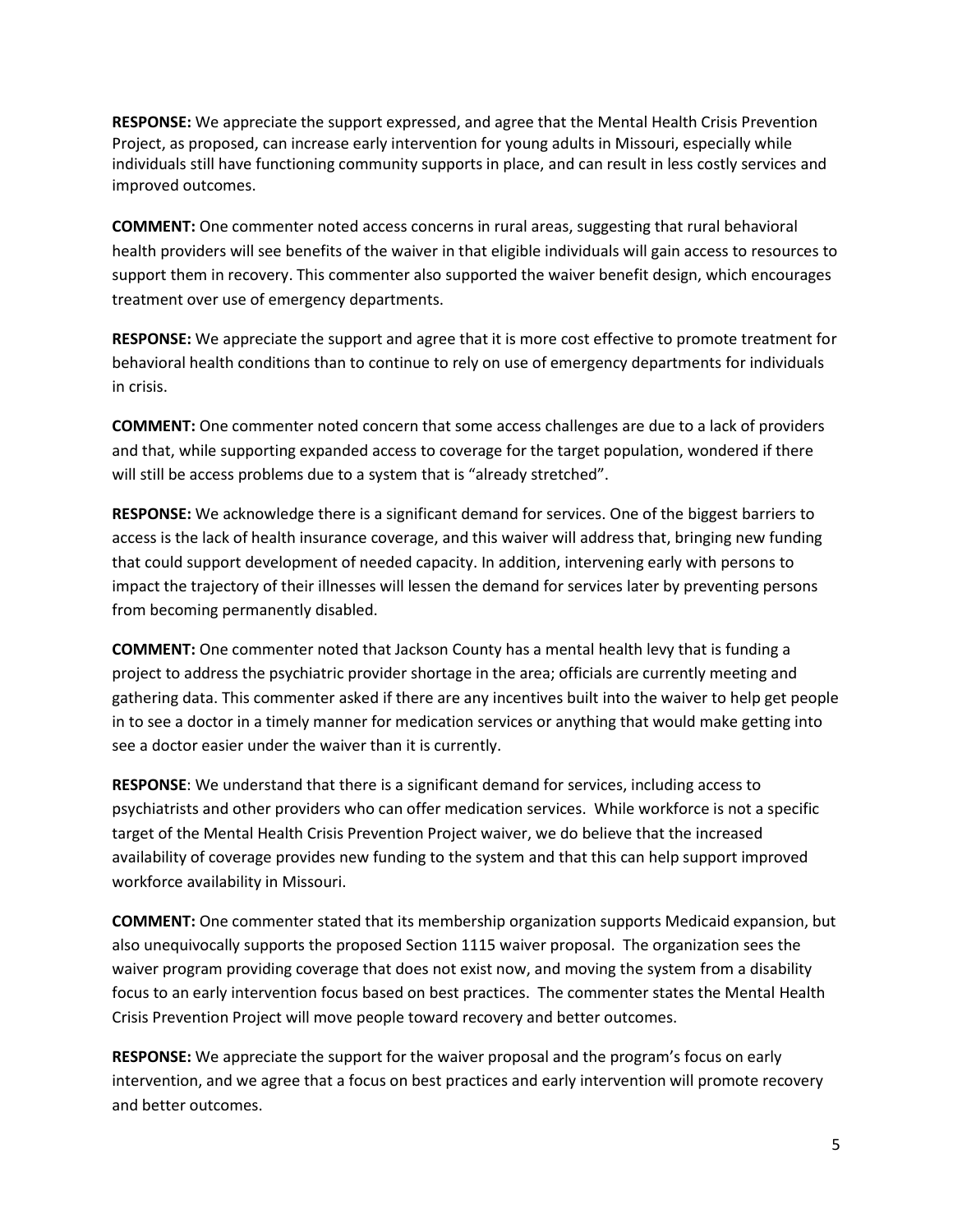**COMMENT:** One commenter noted that data in her program**,** which is designed to identify and triage individuals in crisis, shows that 69% of individuals referred for services are not getting any behavioral health services, often due to lack of payer source. This commenter stated support for the waiver as a great benefit for the people coming through the program. Other commenters noted challenges with linking individuals who are released from hospital treatment into community services, and noted that the waiver could help close this access gap.

**RESPONSE:** We appreciate the support and agree that the proposed waiver will be able to improve access to needed services for young adults in crisis.

**COMMENT**: Several commenters provided specific, often personal, examples of how the waiver could benefit individuals in Missouri. They shared their own experiences, the experiences of young family members and friends, the success stories of clients who were able to receive behavioral health services, and the struggles of clients who were not able to afford treatment. The lack of insurance was cited as a barrier to treatment, in some cases for many years, and linked to negative outcomes that included time in jail and/or in hospitals and emergency rooms, as well as loss of life due to suicide. One commenter noted the impact on family members, including children, when individuals lack the supports and treatment to learn to live their lives in health and recovery.

**RESPONSE:** We appreciate commenters sharing the experience of individual Missourians who struggle with behavioral health conditions and for their support of the proposed waiver as a way to increase access to needed services.

**COMMENT:** One commenter noted that untreated mental illness leads to suicide and expressed the opinion that this waiver will save lives.

**RESPONSE:** We appreciate the commenter's support.

**Criminal Justice** – Several comments were received from law enforcement and judicial system representatives who noted the success of the existing CMHL program, but also spoke of the need to ensure that individuals referred through the CMHLs can access services.

**COMMENT:** One commenter, representing a police department, noted that Crisis Intervention Team (CIT) training in Missouri is doing a good job getting people connected to care, but struggles with a tremendous lack of services. The commenter stated that, as CIT spreads, it will create additional demand and will increase the need for services even more, that CIT can refer people in need to providers, but the coverage provided under this waiver is important to make sure individuals actually receive the services. Another commenter noted that he hopes the waiver will help people become engaged in services over the long term, rather than having services lapse. Another commenter with experience in a drug court noted the frustration of judges who, when individuals lack resources for treatment services, are faced with considering nursing facilities and jail as the viable sources of obtaining treatment.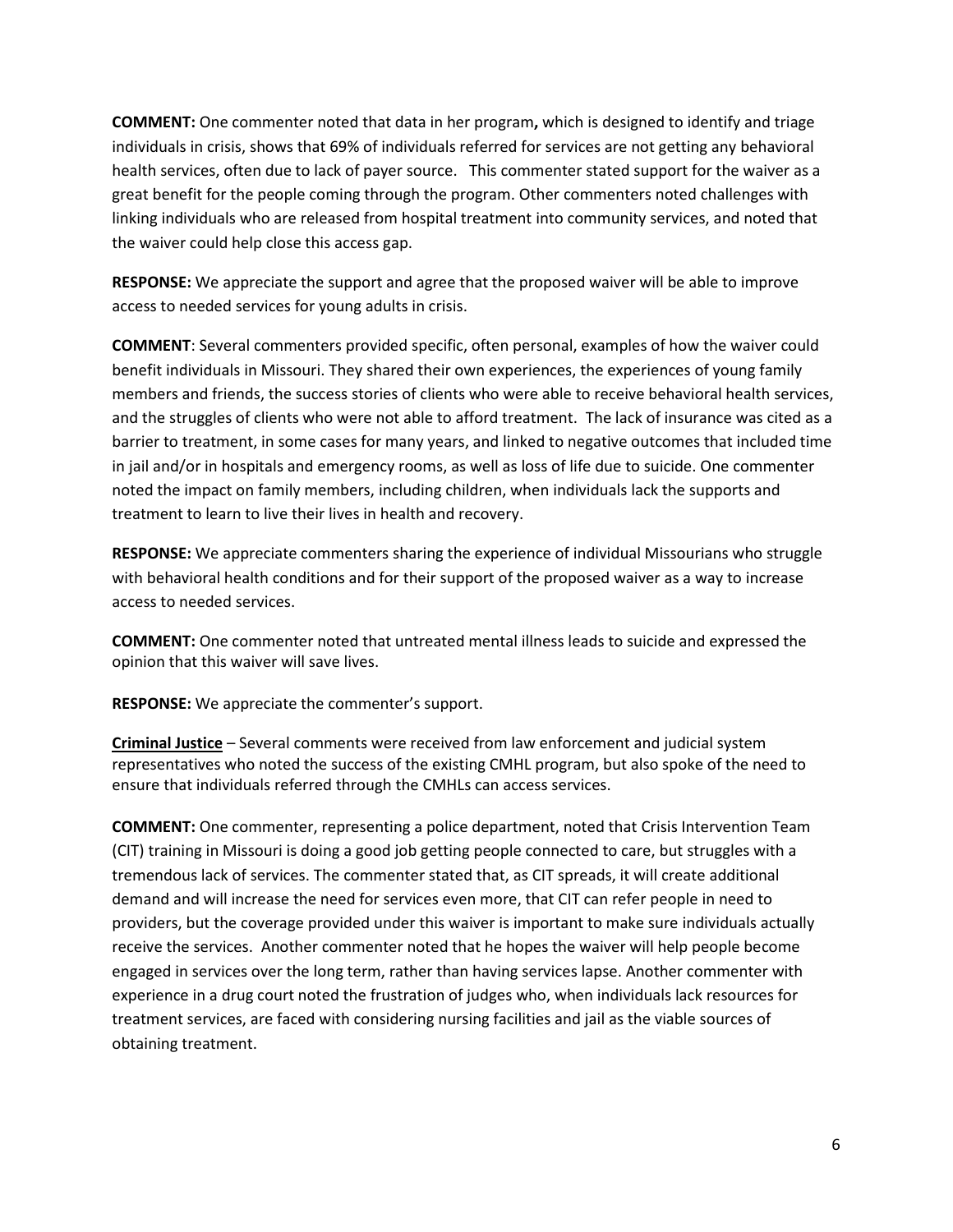**RESPONSE:** We appreciate statements of support for improved access to behavioral health treatment services under the proposed waiver from individuals connected with Missouri's law enforcement and judicial systems.

**COMMENT:** One commenter supported the increased access to services under the proposed Mental Health Crisis Prevention Project, stating that, for judges, there is nothing more disappointing than signing a 96 hour warrant and order, then having the individual on the street without more than a momentary improvement in their attitude.

**RESPONSE:** We appreciate the support for the proposed waiver program**.**

**COMMENT:** One commenter, noting that the waiver proposal would have a limited number of individuals who can be served under the waiver, expressed concern that a "first come, first served" approach to enrollment might result in individuals living in rural areas not having a chance at access to eligibility. The commenter recommended that the state consider an allotment of slots on a regional or county basis, given the critical need that judges see in seeking effective alternatives to incarceration.

**RESPONSE**: We appreciate the concern expressed and acknowledge that funding limitations may result in limits to the number of individuals who can be served at any given time and over the life of the waiver. The state does not plan to allocate slots geographically, preferring to administer enrollment on a first come, first served basis. However, as noted in each hearing, Governor Nixon has proposed adding another \$5.4 million in state and federal funding to support this demonstration. Should that additional funding be approved by the Missouri General Assembly, more persons will be able to access services through this waiver.

**COMMENT:** Several commenters noted the importance of the waiver providing improved access to services for individuals who have been involved in the justice system. One commenter stated that prisons have become large behavioral health providers at tremendous cost, citing jails that have "whole sections" for people with behavioral health issues. Another noted the experience of seeing inmates who need on-going services once released from prison but instead face a lapse in services while they seek coverage or because there is no available coverage. These individuals end up using emergency departments, fall through the cracks in the system, and end up back in the corrections system. The commenter stated that the waiver will help break this cycle. Another commenter also noted that a big cause of recidivism among young adults is the failure to stay on medications; that once out of enforced use of medications while incarcerated, these individuals need support and encouragement to stay in treatment and recovery. Another commenter stated that the approach through CIT and other community based initiatives like CMHL and ERE allow communities to keep people from "serving a life sentence on the installment plan" by making treatment available the first time individuals in crisis encounter the justice system.

**RESPONSE:** We appreciate the support for the waiver and agree that the proposed waiver program will help reduce rates of incarceration and recidivism for individuals in the target population.

**Benefits Package** – Several public comments were received that focused on the benefit design proposed under the Mental Health Crisis Prevention Project waiver design**.** 

**COMMENT:** Multiple commenters strongly supported the inclusion of physical health and dental services in addition to evidence based services for behavioral health conditions. Another commenter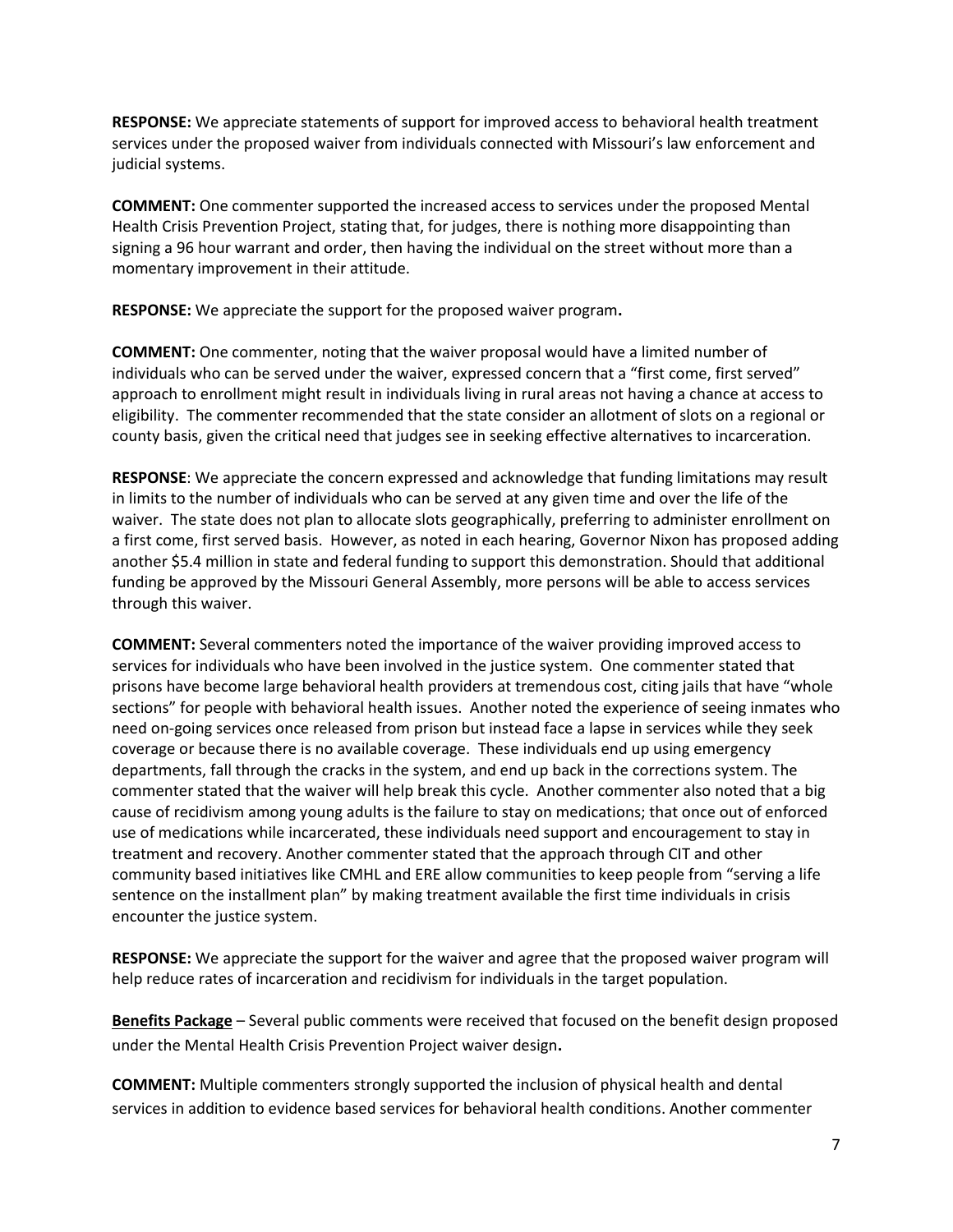expressed support for the benefit design and a call for the state to continue to treat mental health and physical health together over the long term. One commenter noted that individuals with mental illness, on average, die 25 years earlier than people without such diagnoses, and this early mortality is primarily due to preventable physical health conditions. The quality and length of life of individuals requires accurate assessment and effective treatment of their physical as well as their behavioral health needs. Some commenters expressed particular support for the inclusion of peer supports. One commenter referred to the benefit package under the proposed waiver program as providing access to "essential care to place young Missourians on a path of recovery that leads to wellness, independence and economic productivity."

**RESPONSE:** We appreciate the support expressed and agree that successful treatment and recovery for the target population is best served with the availability of physical health and dental services, in addition to mental health and substance use disorder services.

**COMMENT:** Another commenter expressed concern that, while individuals could certainly benefit from the availability of services like dental care, particularly given the side-effects of some forms of substance abuse, the limited funds available in Missouri to extend access to care should be focused first on reaching as many individuals as possible with behavioral health services.

**RESPONSE:** We understand the commenter's concern about spending limited funding on physical health services when there is still a tremendous need for additional funding of behavioral health services in the state. However, we believe that a targeted benefits package of physical and behavioral health services that allows an integrated care approach is critical to achieving the goals of the demonstration waiver. Our stakeholders workgroup strongly supported the need for an integrated benefits package of both physical and behavioral health services. No changes were made as a result of this comment.

**COMMENT:** Multiple commenters noted the importance of the waiver benefit design promoting evidence based services. One commenter expressed particular support for coverage of peer supports. Other commenters cited the expansion of access to employment supports. One commenter noted that job development and coaching are especially important and, without coverage, difficult to implement and sustain. Other commenters noted that the ability to work and contribute to society is often an integral part of recovery for people with mental illnesses and addiction, with most individuals who work showing improvement in their mental health and greater satisfaction with their lives.

**RESPONSE**: We appreciate the support for inclusion of supported employment and peer supports in the benefit design under the waiver and agree that these services are important to effective treatment and recovery.

**COMMENT:** One commenter supported the inclusion of evidence-based supported employment as a service under the proposed waiver, stating that the practice works really well, but noting that a steady funding stream is necessary for success. Another commenter would urge the department to coordinate with the Division of Vocational Rehabilitation so the two work together to create a seamless transition between departments and services.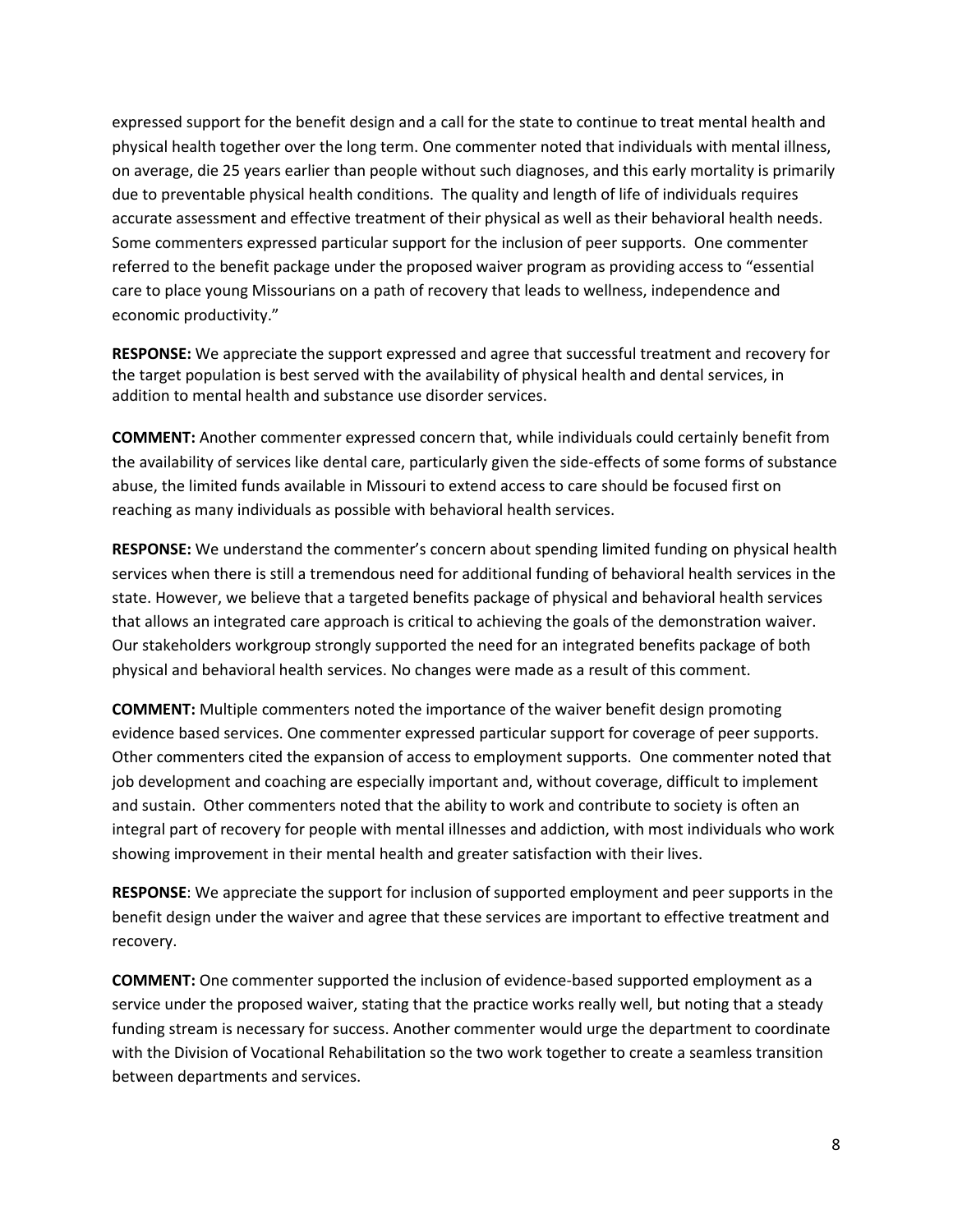**RESPONSE:** We appreciate the support for evidence-based supported employment as a waiver service and agree that coordination between the Department of Mental Health and Division of Vocational Rehabilitation is important.

**COMMENT**: One commenter asked how this project would interface with CPR eligibility.

**RESPONSE**: The benefit design for individuals eligible under the waiver is different from the benefit package available to individuals who qualify under regular Medicaid, though many services are similar and clinical diagnostic criteria under the waiver are a subset of those under CPR. Nothing about this waiver facilitates enrollment into CPR. However, individuals enrolled in the waiver could be determined at some point to be CPR eligible if they become eligible for regular Medicaid and meet the criteria for CPR services.

**COMMENT**: One commenter noted the importance of housing to the target population and asked if the waiver addresses this need.

**RESPONSE**: The expectation is that a Community Support Specialist (CSS) would work with individual to explore housing options as they do now under CPR. Community Support is a waiver service.

**COMMENT:** One commenter asked if there will be any cost-sharing under the waiver that would be prohibitive.

**RESPONSE**: There is no spend down, but there are co-pays that are the same as regular Medicaid.

**COMMENT:** One commenter asked what service activities are included under the proposed "Intensive evidence based practices" service.

**RESPONSE**: The service under the waiver will mirror the service of the same name that is currently covered in regular Medicaid under CPR and includes functional family therapy, multi-systemic therapy, dialectic behavior therapy, and others that may be approved on request. However, under the waiver, this service will be available to individuals up to age 26; under CPR, intensive evidence based practices is a service only available up to age 21.

**COMMENT:** One commenter asked what kind of trauma services will be available under the waiver and recommended that TREM (treatment, recovery and empowerment model) be made available for adults, for all types of trauma.

**RESPONSE**: The proposed waiver benefit package includes individual counseling-trauma related and group psychoeducation-trauma related.

**COMMENT:** Several commenters discussed transportation services, noting that Non-Emergency Medical Transportation (NEMT) is not part of the proposed waiver benefit design. One commenter asked whether the state agreed that lack of transportation can be a barrier to access services for the target population.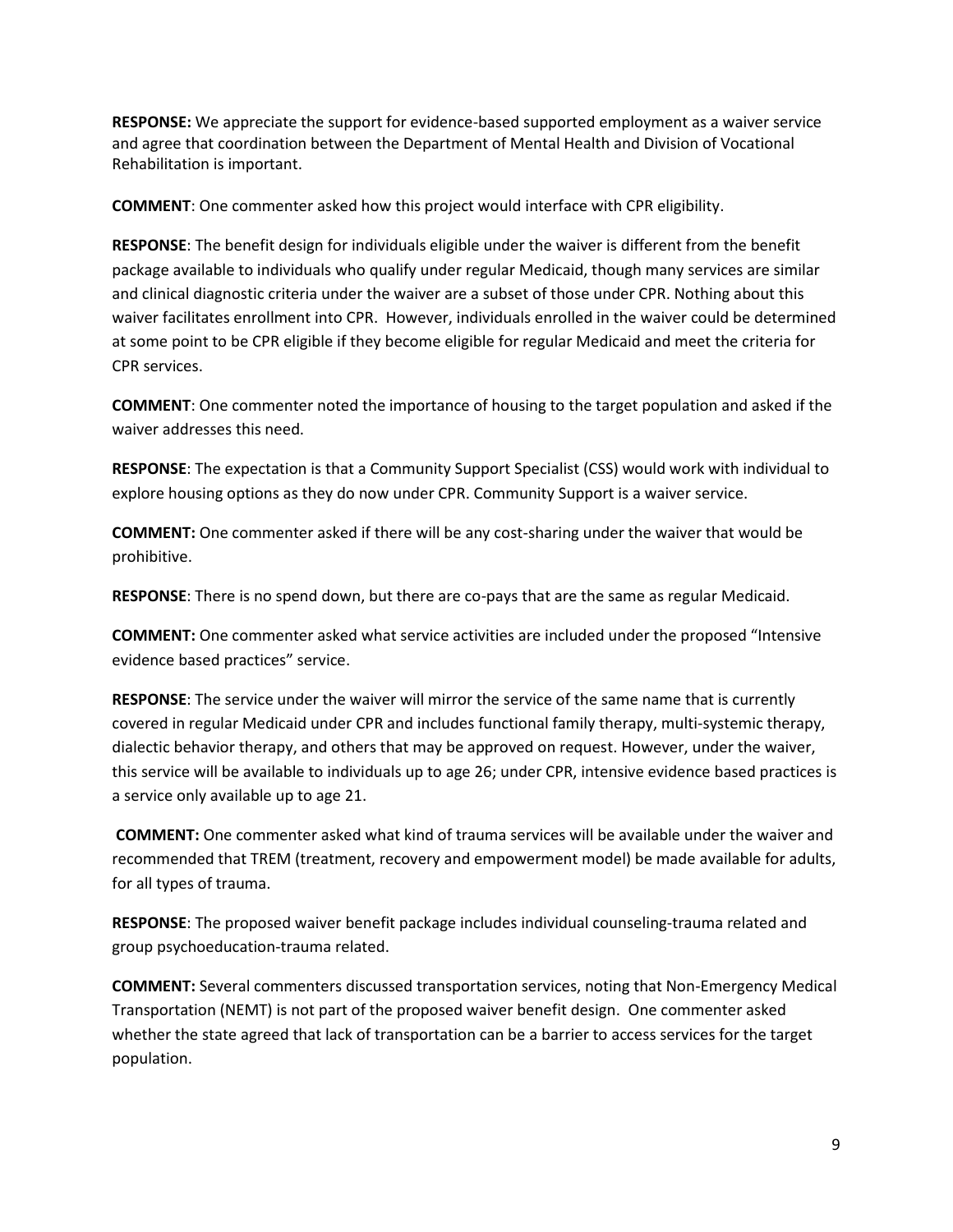**RESPONSE**: We agree with the commenter that inadequate transportation options can be a barrier to services access. When working with the stakeholder group in the design of the waiver, we discussed the tradeoffs that had to be made to have the greatest impact within the limited funding available. We made the decision that NEMT was not as critical as other services. Agencies providing services under the waiver will continue to assist people with accessing transportation assistance services as they do now.

**COMMENT**: One commenter asked whether references in the waiver to "Behavioral Health treatment provider" is limited to CMHCs or whether the waiver will include services provided by other behavioral health providers.

**RESPONSE**: Certain behavioral health benefits such as Medication Management and Psychotherapy/Counseling can be provided by other qualified MO HealthNet providers, not just CMHCs.

**COMMENT:** One commenter asked for clarification whether individuals eligible under the waiver for services like job development and coaching will continue to have to exhaust other sources of similar services under Vocational Rehabilitation before receiving services under Medicaid.

**RESPONSE**: To offer supported employment job development and job coaching as a Medicaid service it is required to ensure that services do not duplicate services available through Vocational Rehabilitation. Services will be provided in accordance with the Rehabilitation Act of 1973 and its amendments and will be specified in an interagency MOU assuring non-duplication. Supported employment is a support service to facilitate competitive work in an integrated work setting. The service must be identified in the individual's service plan based upon an individualized assessed need which promotes the greatest degree of integration, independence and autonomy.

**COMMENT**: One commenter asked whether people on the waiver will also receive help accessing other programs, e.g. food assistance.

**RESPONSE**: Community Support Specialists can assist waiver clients to identify and apply for general entitlement benefits including food assistance.

**Eligibility** - The state received multiple comments regarding the definition of the population targeted for eligibility under the waiver.

**COMMENT**: Some commenters expressed support for the proposal to extend Medicaid eligibility to young adults who are experiencing behavioral health crisis, noting that this is a high risk population and often a group that is interfacing with the correctional system. Commenters noted that this age group is also less likely to have Medicaid coverage and is therefore often left out of the system and that delayed treatment is less effective. One commenter noted that the waiver will provide critical supports that can shorten the time between first onset to appropriate diagnosis and treatment, while young adults still have support from families, communities and schools. Failure to intervene early causes individuals to be destined to become disabled by their condition.

**RESPONSE:** We appreciate the support and agree that early intervention with young adults is essential to reducing rates of disability within the population.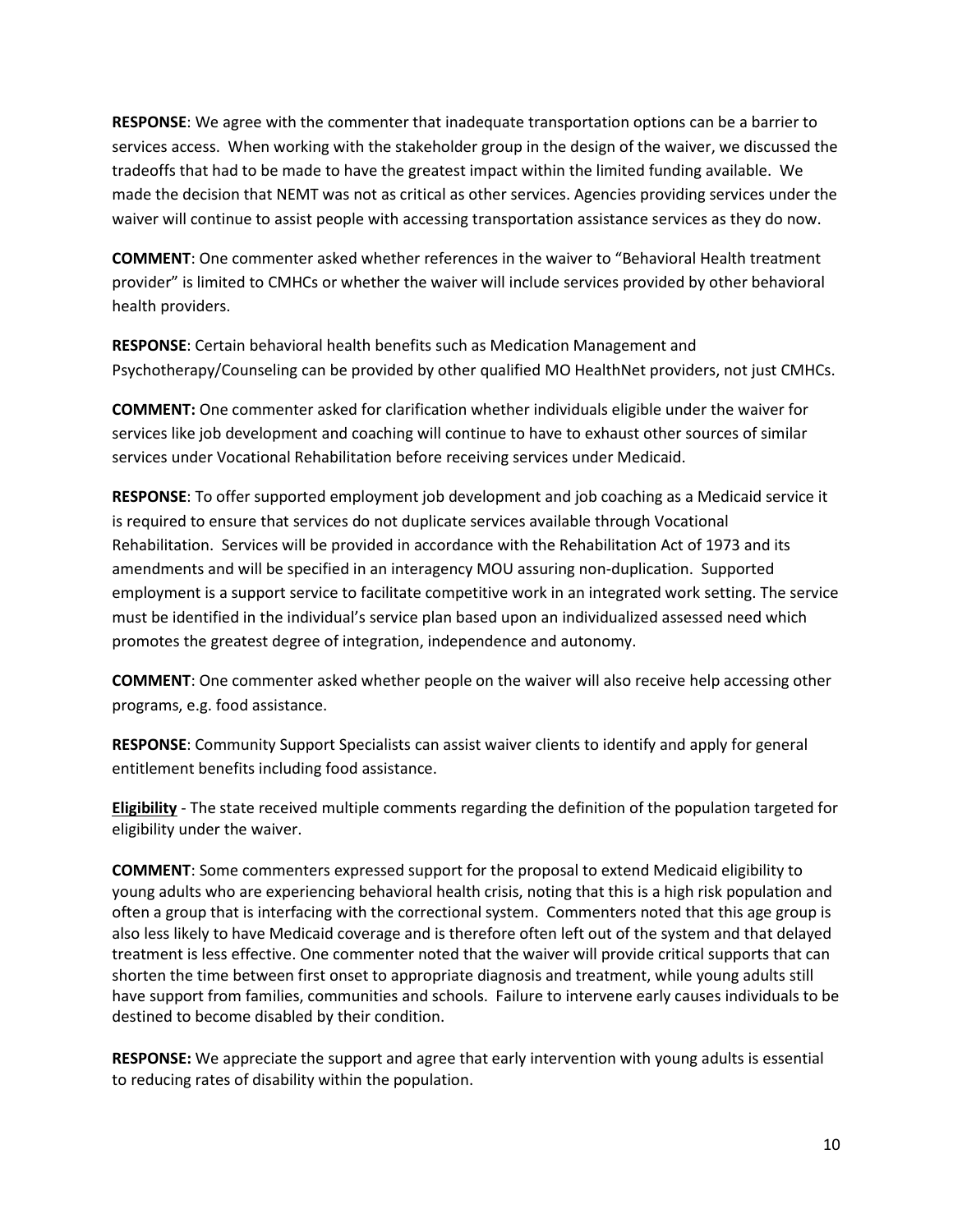**COMMENT:** Several commenters raised concerns over the exclusion of 19 and 20 year olds from eligibility within the young adult population. One commenter asked the state representatives to explain why 19 and 20 year olds were not included. One commenter shared personal experience of having been a young adult in this age range who was unable to receive services for behavioral health problems outside of a hospital setting because of a lack of health insurance. This commenter strongly supported that young adults need access before the age of 21. Another commenter questioned whether the state had considered lowering the age range of covered individuals to allow coverage of 19 and 20 year olds. Another commenter expressed concern over the exclusion of 19 and 20 year olds, but also expressed an understanding that the cost of covering this age group was considered prohibitive. The commenter said the expansion under the waiver will be a big improvement for the state's behavioral health system. Another commenter noted that children aging out of foster care really need this waiver, as there are a significant percentage of kids who lose coverage for needed behavioral health services, and end up in jail or homeless.

**RESPONSE:** We understand and appreciate the concern expressed over the exclusion of 19 and 20 year olds. The MO HealthNet Division and the Department of Mental Health would have preferred to include these age groups within the waiver target population, since individuals this age are not eligible for CHIP. However, CMS has indicated it is not willing to allow Missouri to offer less than the full package of EPSDT benefits to individuals in this age group, even under a Section 1115 waiver. Unfortunately, the cost of including the full benefit package for this population is prohibitive; our actuaries have estimated that the MO HealthNet Division can cover 3 adults aged 21-35 for the proposed outpatient benefit package for the cost of covering one adult aged 19 or 20 for the full EPSDT benefit package. No changes were made as a result of these comments.

**COMMENT:** One commenter asked whether individuals with mental health conditions who also have developmental disabilities would qualify under the waiver.

**RESPONSE**: If individuals with developmental disabilities are already covered by Medicaid, the waiver would not impact their current benefit package or eligibility. Individuals with developmental disabilities who are not otherwise eligible for Medicaid could qualify for waiver eligibility if they are referred through the designated entry points and meet the other waiver eligibility criteria, which include having a serious mental illness and/or substance use disorder.

**COMMENT:** One commenter recommended that the state should reconsider the definition of clinical eligibility to include personality disorders if additional funding becomes available to support the waiver program. This commenter observed that a good number of individuals identified through emergency room diversion do have those conditions.

**RESPONSE:** The state agrees that if additional funding becomes available to support the waiver, eligibility guidelines, including clinical diagnostic eligibility, can be reconsidered. No changes were made as a result of this comment.

**COMMENT**: One commenter recommended that the state modify the definition of eligibility so that, at the time of application, the "need for treatment requires a total Daily Living Activities (DLA) GAF/mGAF score of 50 or below for both serious mental illness **and** substance use disorder" rather than as stated in the draft application "…for both serious mental illness **and/or** substance use disorder."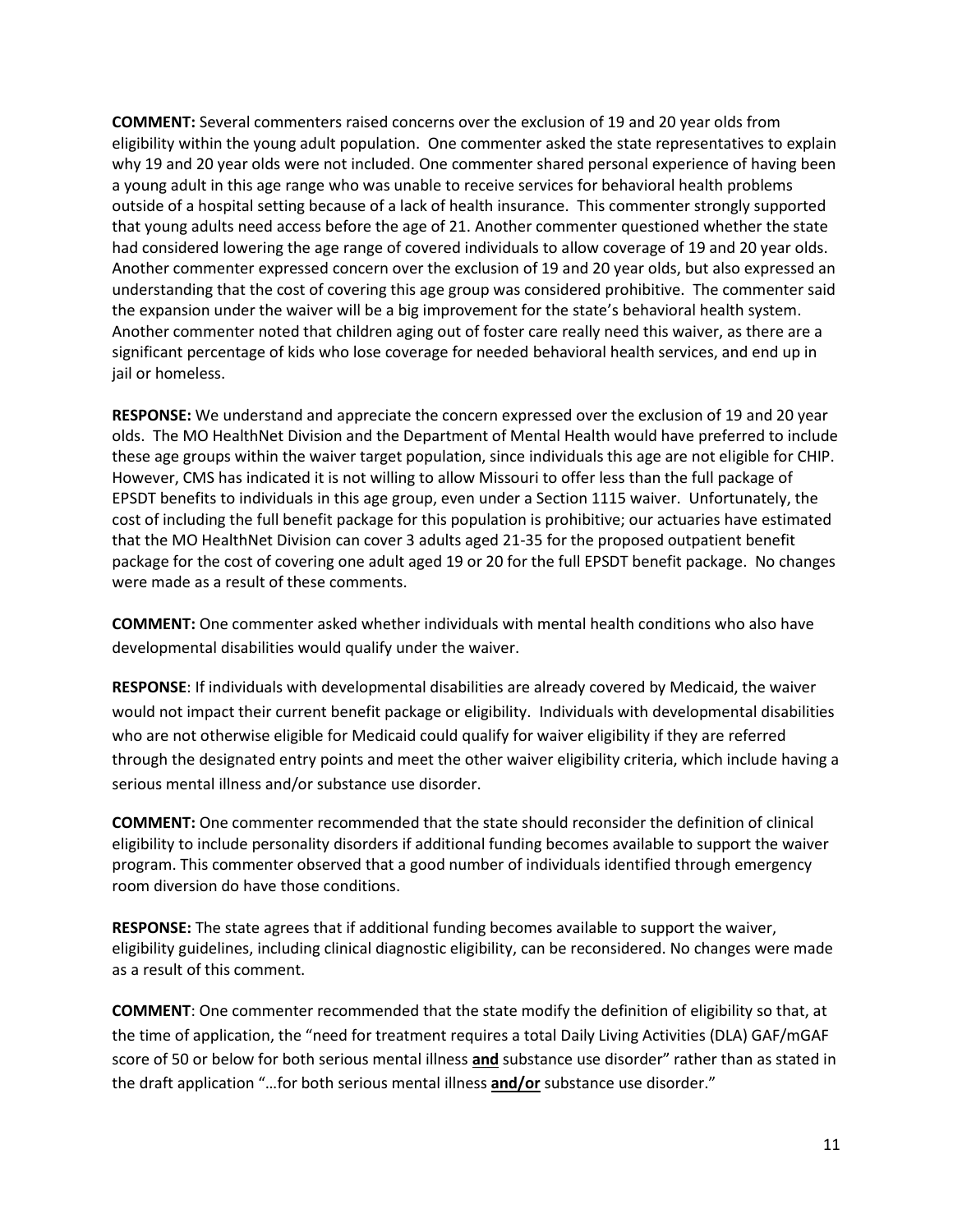**RESPONSE**: We agree the language needs clarification, and we will revise the language in the application to state: "… need for treatment requires a total Daily Living Activities (DLA) GAF/mGAF score of 50 or below for serious mental illness or a score of 50 or below for substance use disorders."

**COMMENT**: One commenter asked for clarification as to whether an individual who has co-occurring SUD/SMI, and both are primary, can enter this waiver with SUD as primary.

**RESPONSE**: Yes, that person could enter the waiver, the diagnostic qualifications for waiver eligibility include SUD or SMI or both.

**COMMENT:** One commenter asked if individuals with Post-Traumatic Stress Disorder (PTSD) would be eligible under the waiver.

**RESPONSE**: Yes they would be eligible. Post-Traumatic Stress Disorder is included in the diagnostic criteria under the proposed waiver program.

**COMMENT:** One commenter noted that being a resident of Missouri is a requirement, but that the waiver is targeted to young adults, many whom are college age. The commenter asked, what happens if someone is here for college but is not a resident?

**RESPONSE**: A person does have to be a Missouri resident to be eligible for Missouri Medicaid, including the proposed waiver. A person is a Missouri resident if he or she is currently living in Missouri and intends to remain either permanently or indefinitely, even if the person may plan to return to a former out-of-state residence at some indefinite time in the future. Missouri residence is established based on the applicant's statement that they live in Missouri and intend to remain.

**COMMENT:** One commenter asked whether the Department estimated what percent of enrollment will be SUD or MI.

**RESPONSE**: We have looked at this data as we developed the waiver. Persons with SUD only would be a small percentage of anticipated enrollees under the waiver.

**Entry Points** – The state received several comments regarding the proposal to offer eligibility to young adults age 21-35 who are identified through two existing programs designed to identify individuals in behavioral health crisis and to link individuals to treatment: the Emergency Room Enhancement Project (ERE) and the Community Mental Health Liaison Program (CMHL).

**COMMENT:** Many commenters supported the use of these programs as entry points for eligible adults in the target age range. Several commenters recommended that additional entry points be included and expressed concern over having only two entry points into the waiver. Another commenter suggested that CMHL "look-alike" programs be considered as an entry door for the waiver eligibility and urged the state to consider adding these sites if additional funding becomes available.

**RESPONSE:** We appreciate the support for using the ERE and CMHL crisis programs as the two entry points into the waiver. We understand the concern several commenters had about limiting eligibility to those entry points and their suggestion to add more entry points, if funding becomes available, for crisis services and supports not funded through the ERE and CMHL program appropriations. Due to limited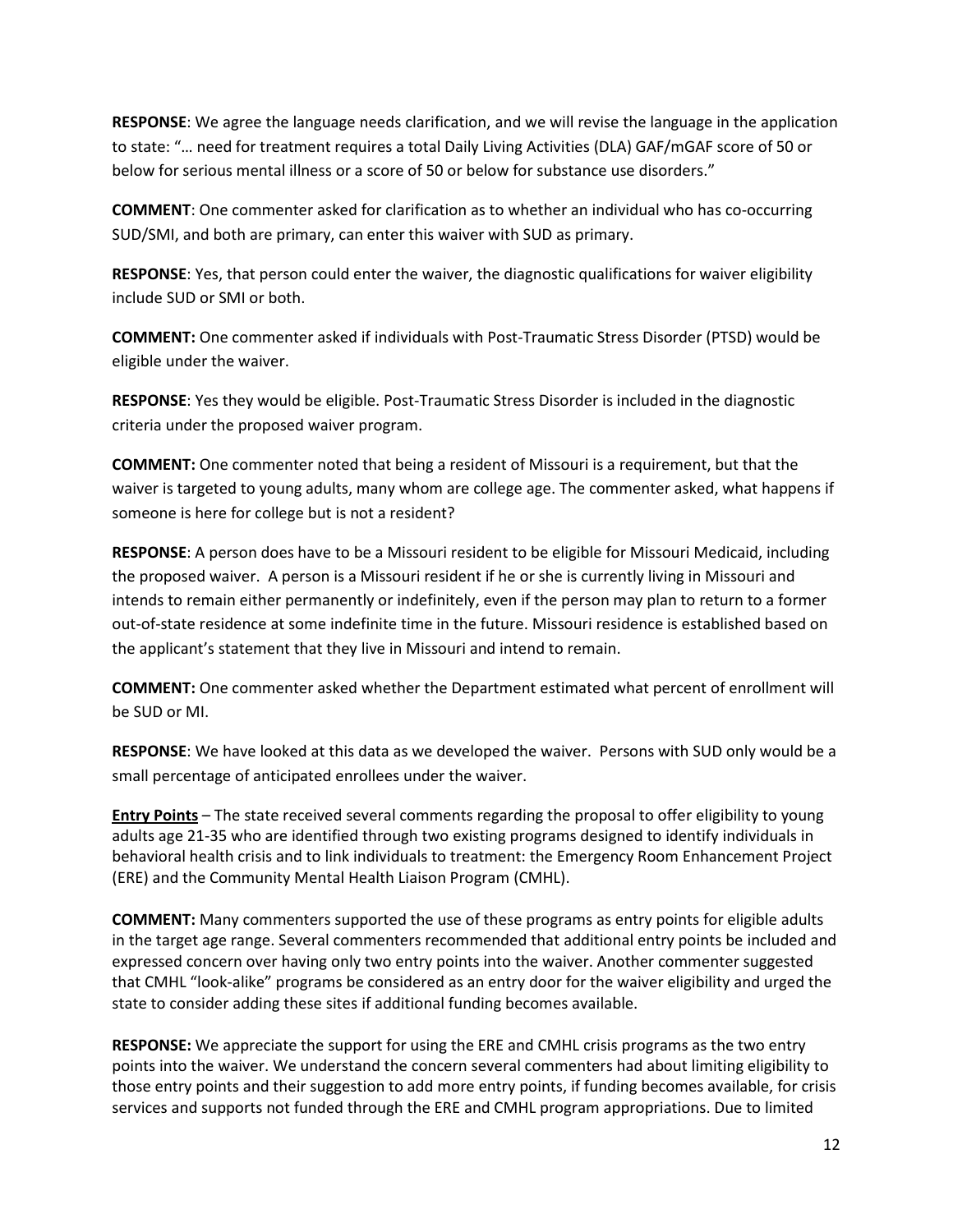funding we decided to limit the entry points initially to ERE and CMHL. If additional funding becomes available we will consider adding additional entry points. No changes were made as a result of these comments.

**COMMENT**: One commenter asked about how the state will outreach to young adults and whether, once they are referred through the entry points, the provider will reach out to the referred individual to get them into treatment.

**RESPONSE**: To be eligible for the waiver persons must be identified through the CMHL or ERE crisis programs. All young adults who appear to be waiver eligible will be evaluated to determine if they meet the waiver criteria for admission. CMHLs and ERE staff will work with the referred individuals to help get them into treatment.

**COMMENT**: One commenter stated that the waiver will help deal with the stigma of mental illness by helping to break down the barriers to convincing young adults with a new diagnosis that they need treatment. The commenter asked if individuals will have to reauthorize eligibility each year.

**RESPONSE**: Yes, there is an annual redetermination for waiver Medicaid eligibility just like regular Medicaid.

**COMMENT:** One commenter asked whether the proposed entry point programs serve individuals with both MI and SUD.

**RESPONSE**: Yes, individuals with MI and/or SUD are being served by both entry point programs.

**Enrollment Process** – Several comments and questions were received regarding the process for individuals to apply for and enroll in Medicaid under the waiver demonstration, including about how the process would work for individuals.

**COMMENT:** One commenter noted that applying for Medicaid is sometimes difficult and asked how the process will work under the waiver. One commenter asked whether individuals will still have to apply for Medicaid first. Another commenter asked when the state would have details on the enrollment process. Still other commenters asked if there would be assistance for individuals to complete the paperwork for application.

**RESPONSE**: We appreciate the commenters' interest in the enrollment process. Once someone is identified for the waiver, they will receive assistance in enrolling for Medicaid by the CMHC. The state is still working on the details of the consumer application and enrollment process. There will be a separate application process from regular Medicaid; it is the state's intention to create a streamlined process for waiver eligibility determination and enrollment. The state has already begun to roll out a proposed process for discussion with the Coalition fiscal officers' group and other CMHC staff regarding waiver eligibility determination, including financial and clinical eligibility.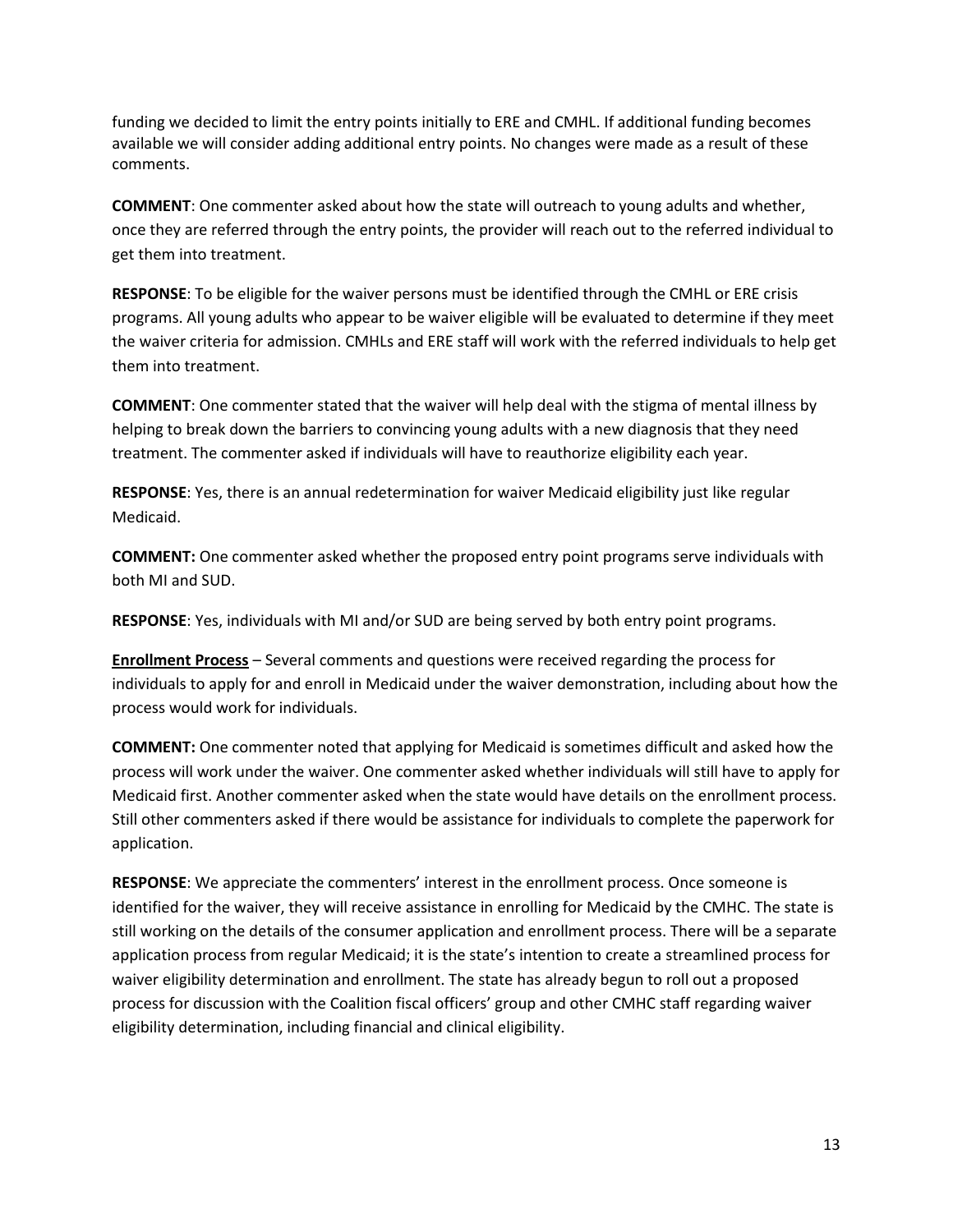**COMMENT**: One commenter asked for clarification regarding the role and location of the 31 specially trained professionals to be made available through the CMHL program, and if they have caseload requirements or quotas.

**RESPONSE**: Every CMHC has at least one CMHL and some larger ones have two or three. CMHLs are located in all 25 service areas and will be one of the two entry points into the waiver. There is no caseload target or quota for individual CMHLs.

**Waiver Oversight** – The state received one comment regarding ongoing oversight of the waiver.

**COMMENT:** One commenter stated the Mental Health Crisis Prevention Project waiver should be monitored by a Utilization and Outcome Analysis group composed of key stakeholders, including consumer and family member advocacy organizations.

**RESPONSE:** We appreciate the comment. We have not defined the oversight methods for the waiver. We will take this comment under advisement, and plan to consult with our existing State Advisory Councils which include strong representation from consumers and family member advocates.

**Budget Neutrality** – The state received one comment that addressed the calculation of budget neutrality under the Section 1115 waiver.

**COMMENT:** One commenter stated that while the approach to calculating budget neutrality for Section 1115 waivers focused on state and federal Medicaid expenditures, policy makers should remember that significant state and local law enforcement dollars are currently being spent on supervising behavioral health conditions through law enforcement, instead of through treatment services. These are ineffective expenditures and the value of the waiver is greater than the budget neutrality calculation.

**RESPONSE:** We appreciate the comment and note that the investment in coverage and treatment under the Mental Health Crisis Prevention Project is expected to reduce involvement of this population with law enforcement and corrections. No changes were made as a result of this comment.

**Application Process and Waiver Characteristics**: Several participants in the public hearings asked questions about how the federal waiver works and about the application process itself.

**COMMENT**: Several commenters had questions about the public input process. One asked whether the summary of written responses will be on the state's web site. Another commenter asked whether the state is approaching individuals in this age group to get input.

**RESPONSE**: The summary of written responses will be available on the Missouri Department of Social Services/MO HealthNet Division website a[t http://dss.mo.gov/mhd/](http://dss.mo.gov/mhd/) and will be included in the waiver application filed with CMS. In addition to the formal public hearing process to solicit input from stakeholders, including individuals in the target population, the state has worked with a waiver stakeholders group that includes providers and consumers and family member advocate organizations who represent the interests and needs of young adults.

**COMMENT:** One commenter asked what happens next in the application process.